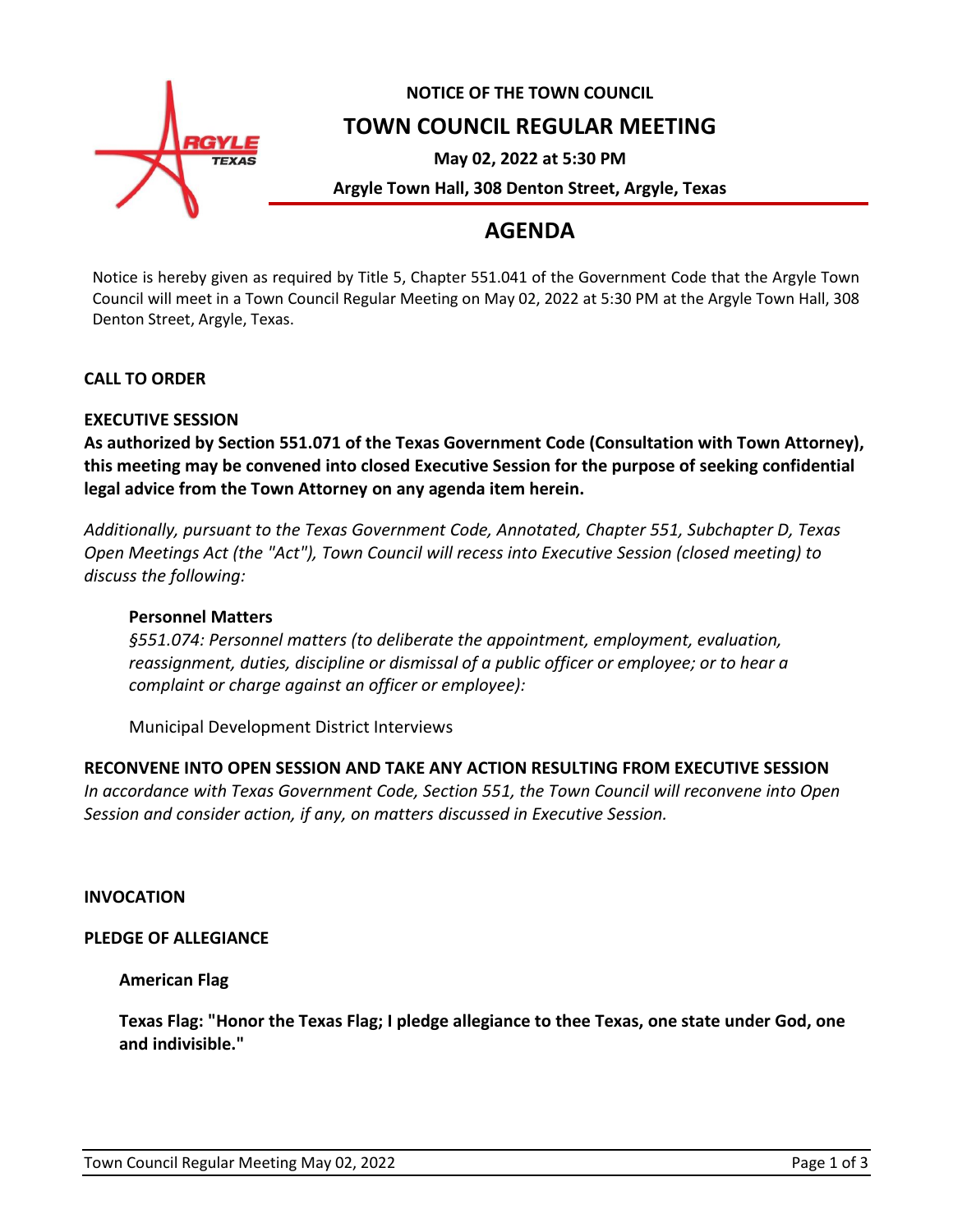## **OPEN FORUM**

*This is an opportunity for the public to address the Town Council on any matter of public business, except public hearings. Comments related to public hearings will be heard when the specific hearing begins. Each speaker is limited to five (5) minutes, unless the speaker requires the assistance of a translator, in which case the speaker is limited to ten (10) minutes, in accordance with applicable law. Each speaker shall approach the podium and state their name and address. Speakers shall address the governing body with civility that is conducive to appropriate public discussion. Speakers can address only the governing body as a whole and not individual city officials or employees. The public cannot speak from the gallery but only from the podium. Per the Texas Open Meetings Act, the Council is prohibited from deliberating or taking action on any matter not listed on the agenda. The Council may only: (1) make a statement of fact regarding the item; (2) make a recitation of existing policy regarding the item; or (3) propose the item be placed on a future agenda, in accordance with Council adopted procedures.*

## **ITEMS OF COMMUNITY INTEREST**

- Election Day, May 7, 7 AM- 7 PM, Town Hall- Town Hall Community Room
- Planning and Zoning Commission Regular Meeting, May 4, 6 PM- Town Hall
- Municipal Development District Regular Meeting, May 10, 6 PM- Town Hall
- Mornings with the Mayor, May 14, 9 AM, Town Hall
- Town Council Regular Meeting, May 16, 6 PM- Town Hall
- Town Hall Closed in Observance of Memorial Day holiday, May 30

## **STAFF REPORT**

*(Staff Reports are for discussion only. No action may be taken on items listed under this portion of the agenda, other than to provide general direction to staff or to direct staff to place such items of a future agenda for action.)*

- 1. Active Development Review Committee Project List
- 2. Sign Ordinance Review and Update Timeline
- 3. Land Use Chart Update
- 4. List of Council Requests for Agenda Items and Status
- 5. Update on the drainage and flooding in Town Hall after the storm on the evening of April 4th, 2022
- 6. Presentation of ideas for branding and a slogan for the town

## **CONSENT AGENDA**

*Any Council member may request an item on the Consent Agenda to be taken up for individual consideration.*

7. Consider and act to approve Town Council Regular Minutes for April 18, 2022